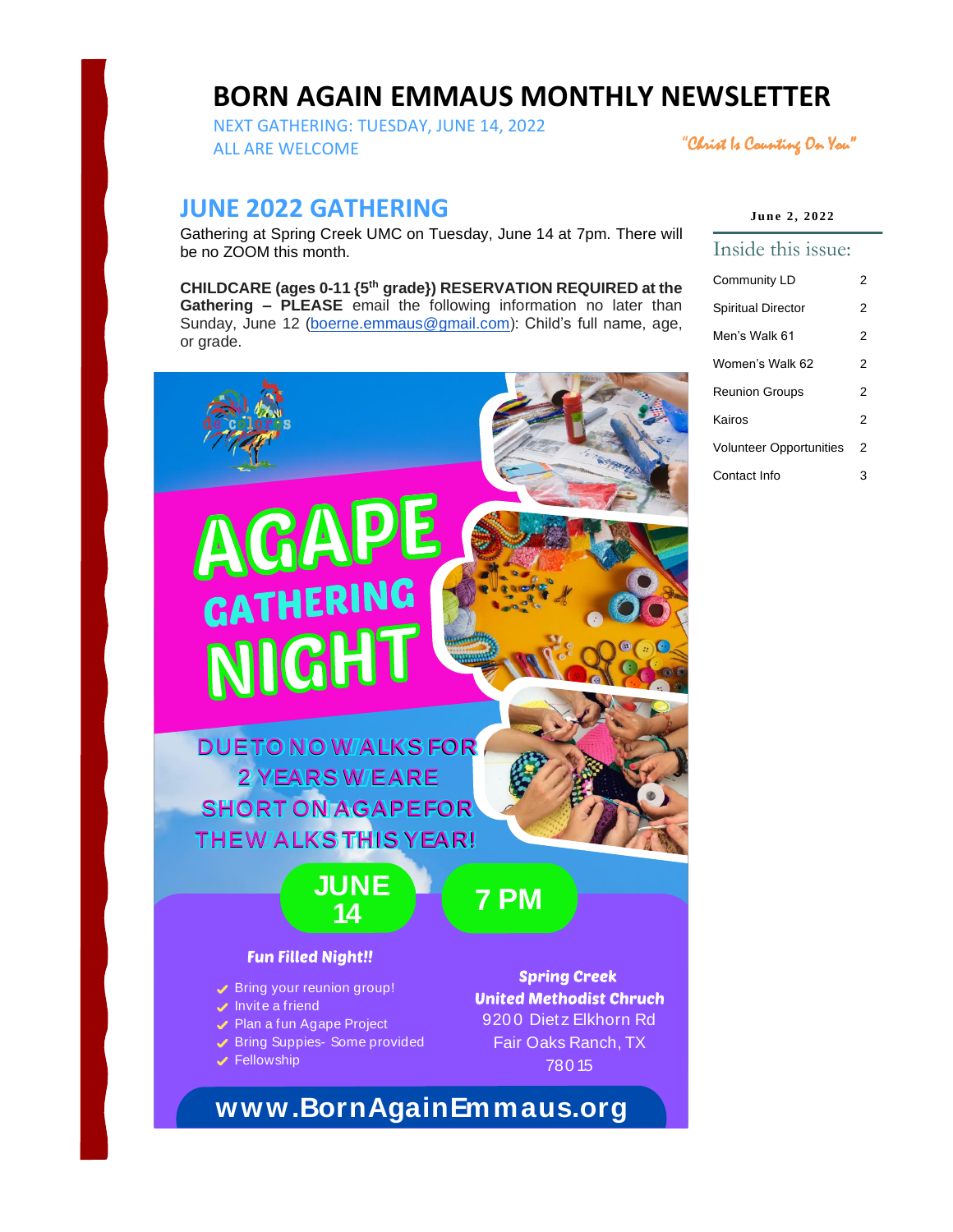# **(Interim) COMMUNITY LAY DIRECTOR** – *Denise Vadnais*

Brothers and Sisters, it is AGAPE TIME!! Time for some fellowship, while serving as the hands and feet of Christ. Come and join the fun…bring someone with you. Don't forget your craft supplies.

# **COMMUNITY SPITITUAL DIRECTOR** – *Pastor Frank Ritchie*

#### Greetings my brothers and sisters,

 I pray this newsletter finds you all well. In the last month many things have happened, the men's walk team journey is under way, planning for the women's walk is starting, and a Kairos is about happen soon the kingdom of God is at work, surely the spirit is moving in the world and in our community. Last month's gathering was well attended, and the community is doing wonderful.

 In light of all that, last week we were reminded that sin is still in the world and is ever present and powerful with the events in Uvalde. I know my heart aches for all of those affected by this tragedy and like many I have no exact answers or explanation. But I do know what my faith in Christ tells me about the certainty in the truth that evil does not win, God wins, Love will ultimately win. I believe God cried the first tear for the families and I also believe that in this darkness the light of Christ will shine, the darkness shall never overcome it. We as disciples must continue to be the hands and feet of Christ, to be the very presence of Christ in the world, we are called to ministry in all that we do and all that we are. I pray that we let our light shine and shine brightly brothers and sisters the world needs to see it.

DeColores my brothers and sisters.

# **2022 WALKS**

GET READY we have begun Walk mode.

- Men's Walk 61: August 25-28, 2022, Pilgrim Apps available on the [website.](https://www.bornagainemmaus.org/) Lay Director: Steve Stricklin, 210-379-3349, ld.walk61@gmail.com
- Women's Walk 62: November 17-20, 2022, Team and Pilgrim Apps available on the [website](https://www.bornagainemmaus.org/) Lay Director: Nikki Decker, 210-274-7757, [nikki\\_decker@hotmail.com](mailto:nikki_decker@hotmail.com)

# **MEN'S WALK #61, August 25-28** – *Steve Stricklin, Walk LD*

**PILGRIMS REQUIRED,** applications available on the web page. [\(Born Again Emmaus Community\)](https://www.bornagainemmaus.org/). The 1<sup>st</sup> practice talks have been given and the team is jelling. Pilgrim applications are still being accepted. The 2<sup>nd</sup> set of Practice talks will be June 25<sup>th</sup>. Please keep the team and pilgrims in your prayers. Remember, [Click HERE](https://www.signupgenius.com/go/10c0549a5ac2fa6f85-general4) to sign up for Prayer times, Agape and Food gifts. Walk 61 will take place August 25-28 at Camp Capers in Waring.

**REMINDER:** PILGRIMS are required to have a walk. If you have a pilgrim, then get the application and fees off to Jeri Willis. Please do not delay. We currently have 9 pilgrims confirmed.

We cannot have a walk without General Agape, Food Agape, and Prayer Vigils sign ups from our community. [Click HERE](https://www.signupgenius.com/go/10c0549a5ac2fa6f85-general4)

**URGENT NEED: We need someone or a Reunion Group to provide breakfast for the conference room team (25 people) on June 25. If you can support this request please [CLICK HERE](https://www.signupgenius.com/go/10c0549a5ac2fa6f85-general4)**

If you have any questions, feel free to contact me at 210.379.3349 or by email at [ld.walk61@gmail.com](mailto:ld.walk61@gmail.com)

## **WOMEN'S WALK #62, November 17-20** – *Nikki Decker, Walk LD*

Team and Pilgrim applications are available on the web page. [\(Born Again Emmaus Community\)](https://www.bornagainemmaus.org/).

 As the days get hotter and summer quickly approaches, I wanted to remind you to get your team application submitted to serve on Women's Walk 62. You can email me your application once it is completed or give it to me at the Gathering. (Deadline July 1, 2022)

 If you know of someone who would be interested in attending the Walk as a Pilgrim, those application are also available on the website. Becoming a sponsor on a walk is a big deal. You are stepping up for God in a big way.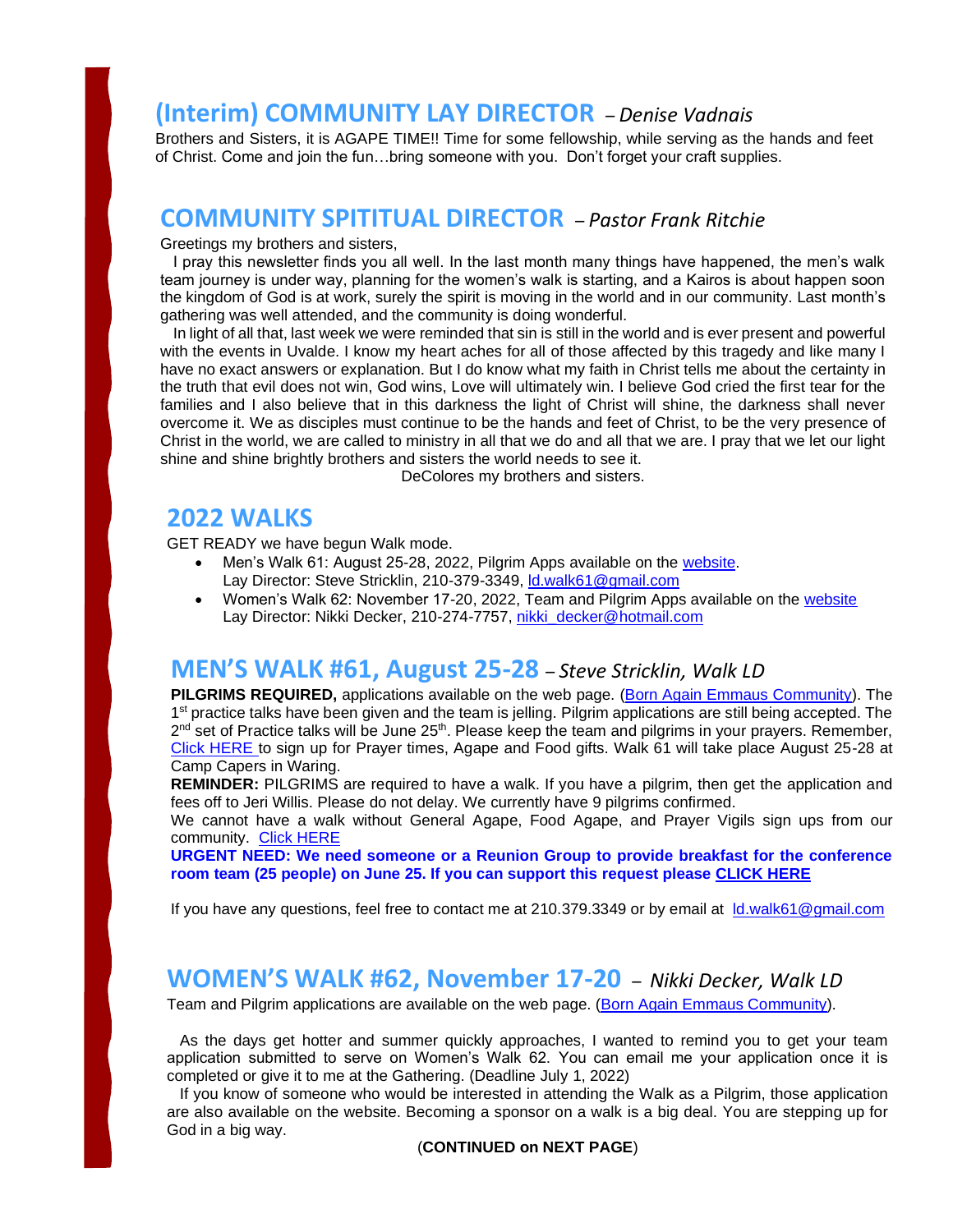# **WOMEN'S WALK #62 (Continued)**

Your responsibility as a disciple is to sponsor a pilgrim that is also on a spiritual journey, maybe similar to your own. This person probably attends church with you or is in your Christian circle in some way. This Walk is a spiritual journey. It is soul searching. It is priority questioning. If you know of someone who has recently experienced a significant loss, trauma, or hardship of orts, then they may not need a journey of this nature. Hearts are a complicated and sensitive instrument and need to be in the right place for this type of weekend, not still in the process of healing. When I look back at myself on my Walk, I remember a few things. I was a "shy" Christian. I didn't grow up in the church and so I didn't know the lingo. I didn't know song lyrics or creeds or any of that stuff. I just knew my eyes and ears were opening in a big way and I was hungry for more. I made friends on that walk that I am still friends with today. Some who are serving alongside me 10 years later. Women that I had never met until my 72-hour pilgrimage. Who in your circle is a "shy" Christian? Would they like to come on a Walk to Emmaus? Pray about it. Please keep Walk 62 in prayer. If you have any questions, free to contact me at contact me at 210.274.7757 or by email at [nikki\\_decker@](mailto:nikki_decker)hotmail.com for more info.

### **KAIROS** – *Tom Patterson*

Brothers & Sisters – Praise God. Praise God. Praise God. Kairos at the Torres Unit is back up and running with no Covid restrictions! We are extremely grateful to be serving again after such a long time. Kairos 42 is scheduled for July 7 – July 10. More than anything else we need your prayers. There is a lot to do. A lot of rust to knock off and a lot of protection needed from the spiritual warfare that always comes against God's plan. We covet your prayers. Thank you!

## **REUNION GROUPS** – *Carol Wilson & Renee' Eby*

Reunion Groups are a vital part of your Emmaus experience. These small groups meet on a regular basis to keep each other accountable in their daily walk with Christ. Are you in a REUNION GROUP? If not, please [CLICK HERE](https://www.bornagainemmaus.org/what-is-a-4th-day-reunion-group) to see the groups we currently have. If you need more help to make contact, etc, please let one of us know. We want to help you…if you have questions, please contact Carol Wilson at 210.885.3658; email [gwilson0630@att.net](mailto:gwilson0630@att.net) or Renee' Eby at 210.319.0347; email [n2dzne@gmail.com](mailto:n2dzne@gmail.com)

# **VOLUNTEERS NEEDED…VOLUNTEER YOUR TIME AND TALENTS**

## **BOARD VOLUNTEERS NEEDED** – *Denise Vadnais*

Step up and support your community. We still have a few positions that need to be filled: Community Lay Director and Newsletter Editor. Feel free to contact me at [mdvadnais@gmail.com](mailto:mdvadnais@gmail.com) to discuss the requirements.

# **WANT TO BE A PART OF THE GATHERING?** – *Dory Martinez*

We need communion elements for the 2022 Gathering dates. Please contact Dory Martinez at 210-412- 4319 or email at dory martinez84@yahoo.com or sign up at [COMMUNION](https://www.signupgenius.com/go/10c0549a5ac2fa6f85-2022)

# **NEWSLETTER…STAY CONNECTED**

Do you have friends who do not receive our newsletter? Please forward this link and have them register today.

<https://bornagainemmaus.churchcenter.com/people/forms/193695>